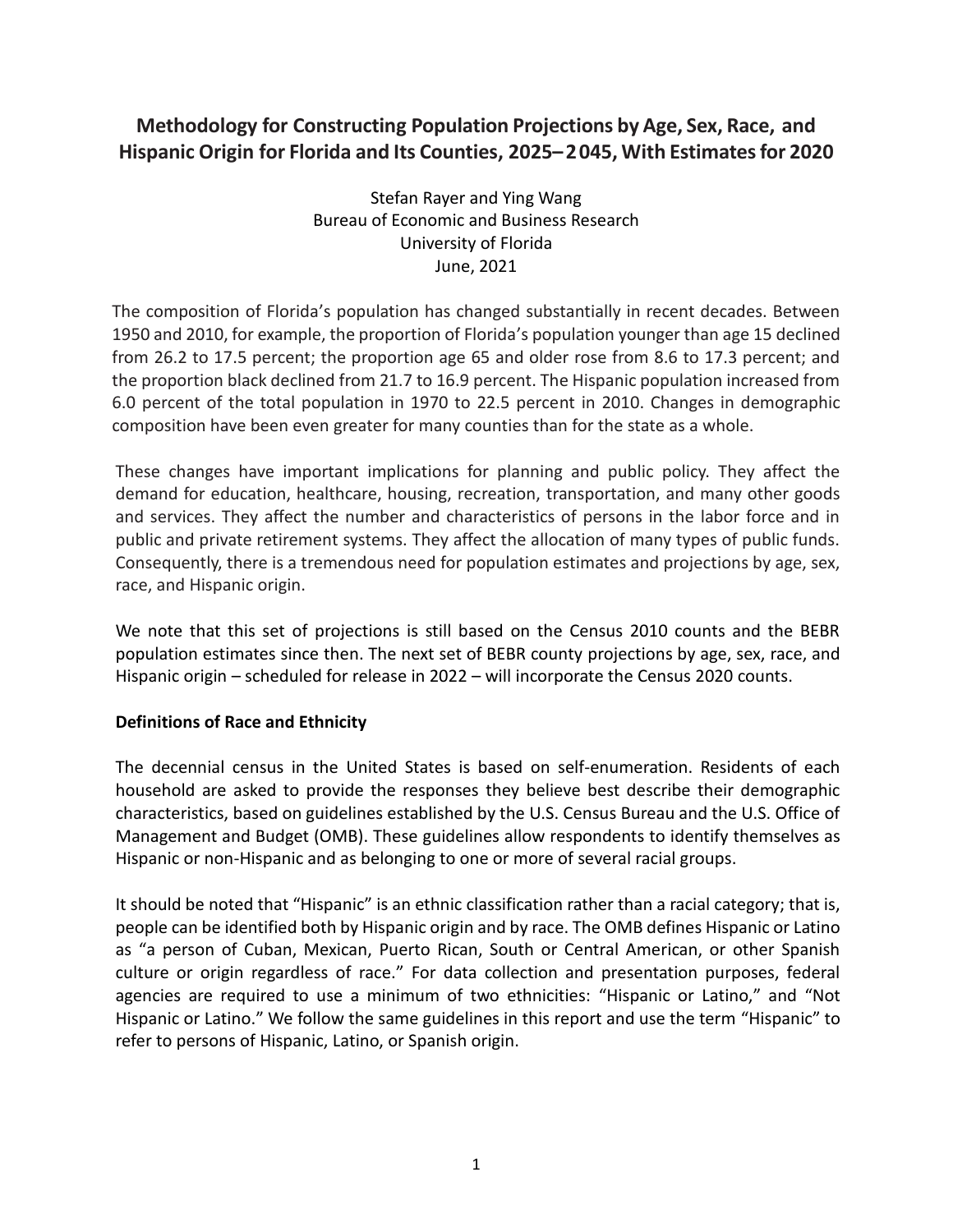The three largest racial/ethnic groups in Florida are non-Hispanic whites, non-Hispanic blacks, and Hispanics. These three groups accounted for 97.0 percent of Florida's population in 2010. We made an initial set of estimates and projections by age and sex for these three racial/ethnic groups. Using these estimates and projections as a starting point, we constructed additional sets of estimates and projections for several other race/ethnicity combinations.

## **DATA**

Data from the 1990, 2000, and 2010 censuses formed the basis for these estimates and projections. Although census data are generally quite reliable, two issues regarding race and ethnicity complicate their use. First, in 1990 and all previous censuses, respondents were required to identify themselves as belonging to a single race. Starting in 2000, they were permitted to identify themselves as belonging to one or more races. In Florida, 97.5 percent of the population identified themselves as belonging to a single race in 2010 and 2.5 percent identified themselves as belonging to two or more races. These proportions are very similar to those reported in 2000 (97.6 percent and 2.4 percent, respectively).

Second, although the U.S. Census Bureau defines "Hispanic origin" as an ethnic classification rather than a racial category, many respondents interpreted it as a racial category and listed their race as Hispanic, Latino, Mexican, Spaniard, or a similar response. In Florida, 3.6 percent of the total population in 2010 classified themselves as belonging to some race other than those listed on the census questionnaire; more than 90 percent of those respondents were of Hispanic origin. In 2000, 4.4 percent of the total population classified themselves as belonging to some race other than those listed on the census questionnaire; again, more than 90 percent of those respondents were of Hispanic origin.

Responding to these issues, the National Center for Health Statistics (NCHS) collaborated with the U.S. Census Bureau to create a set of modified 2000 census counts for every state and county in the United States. Using a variety of data sources and techniques, the NCHS assigned people who classified themselves as belonging to more than one race (or who marked "some other race" on the census questionnaire) to a single primary race. These modifications produced data that were consistent over time, prevented double-counting of people belonging to more than one race, and provided a racial classification for Hispanics who did not identify their race. The NCHS released a comparable set of modified census counts for 2010. For 1990, the U.S. Census Bureau made modifications to the 1990 census counts in which persons listing "some other race" were assigned to a specific race – the modified age/race, sex, and Hispanic origin (MARS) files. The estimates and projections described in this report were based on MARS data for 1990 and NCHS data for 2000 and 2010. For 2010, we used an updated April 1, 2010 population that includes Count Question Resolution (CQR) changes for Lake, Marion, and Miami-Dade counties from the Vintage 2013 NCHS bridged-race postcensal population estimates. We also made an additional adjustment for Gadsden County to correct for the institutional facility that the 2010 census failed to enumerate in the county.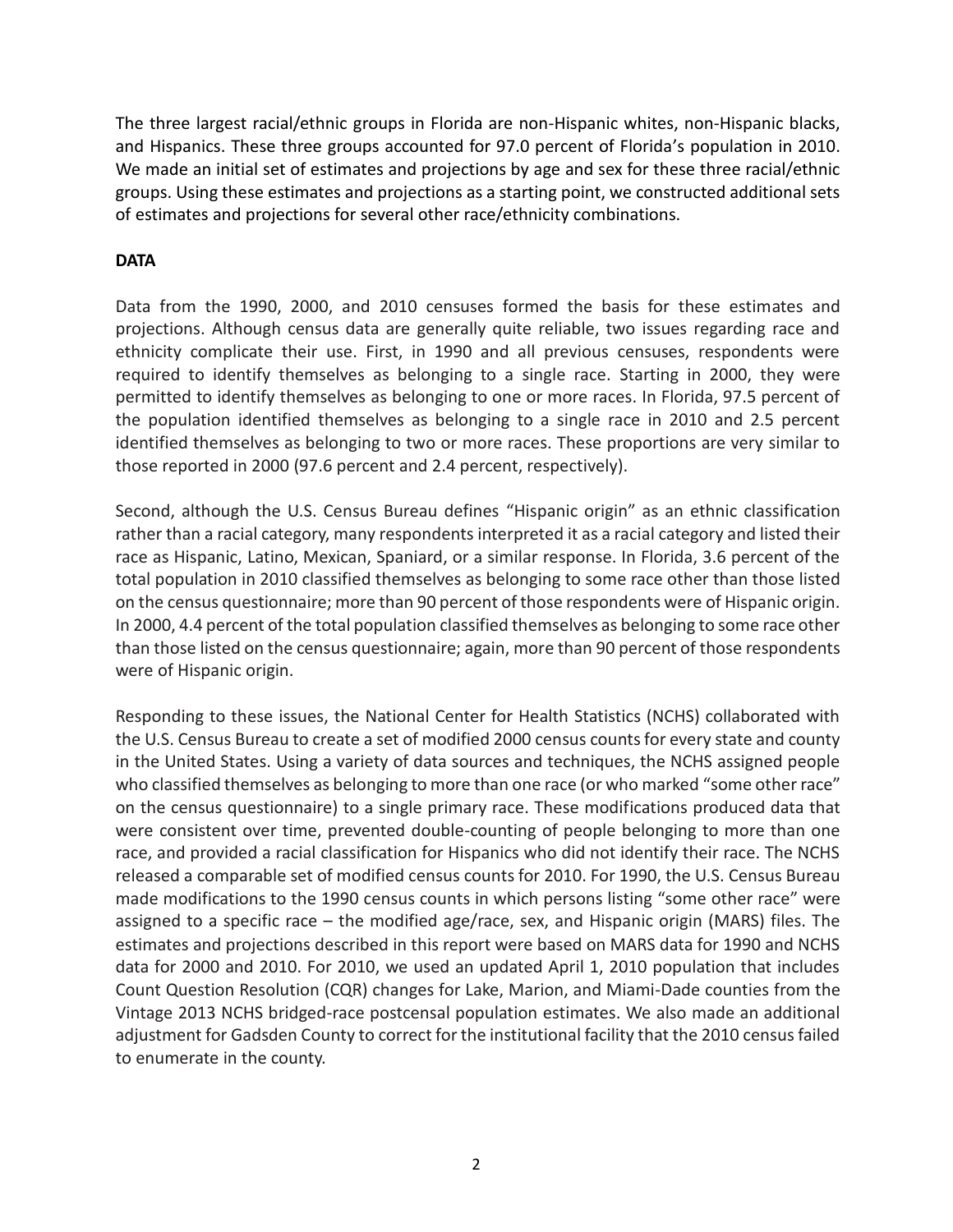Large institutions (e.g., universities, prisons) account for a significant proportion of the total population in many counties in Florida. In such counties, it is important to account for the impact of these institutions when making population estimates and projections. Consequently, we used institutional records and data from the decennial census to estimate the non-institutional population by age, sex, race, and Hispanic origin for 1990, 2000, 2010, and 2020 in the following counties: Alachua, Baker, Bradford, Calhoun, Columbia, DeSoto, Dixie, Franklin, Gadsden, Gilchrist, Glades, Gulf, Hamilton, Hardee, Hendry, Holmes, Indian River, Jackson, Jefferson, Lafayette, Leon, Liberty, Madison, Okeechobee, Santa Rosa, Sumter, Suwannee, Taylor, Union, Volusia, Wakulla, Walton, and Washington. In these counties, we made separate projections for the institutional and non-institutional populations. The final estimates and projections for each county were constructed by adding together the institutional and non-institutional populations. The remainder of this report describes the methodology used for making estimates and projections of the non-institutional population.

#### **METHODOLOGY**

## **2020 Estimates of Total Population by Race and Ethnicity**

We made estimates of the total number of non-Hispanic whites, non-Hispanic nonwhites, and Hispanics for 2020 using a variety of data sources and techniques. Some relied on extrapolations of previous population trends, whereas others incorporated data on births, deaths, and school enrollment by race and ethnicity. Some estimates were based on averages of several of the individual techniques. The final estimate for each racial/ethnic group in each county was based on our judgment regarding which technique was most likely to provide an accurate estimate of the non-institutional population. Estimates of total population by race and ethnicity were made by adding estimates of the institutional population to estimates of the non-institutional population. As a final step, estimates for the three racial/ethnic groups were controlled to the 2020 estimates of total population published in "Florida Estimates of Population: April 1, 2020," Bureau of Economic and Business Research, December 2020. A more detailed description of the methodology can be found in an article by Stanley Smith and June Nogle published in the Social Science Quarterly in 2004 (volume 85, pp. 731–745).

#### **Projections of Total Population by Race and Ethnicity**

Starting with the 2020 estimates, we made projections of the total non-institutional population of each county for non-Hispanic whites, non-Hispanic nonwhites, and Hispanics using the following techniques:

LINE20: linear extrapolation of 2000–2020 non-institutional population change for each racial/ethnic group.

LINE10: linear extrapolation of 2010–2020 non-institutional population change for each racial/ethnic group.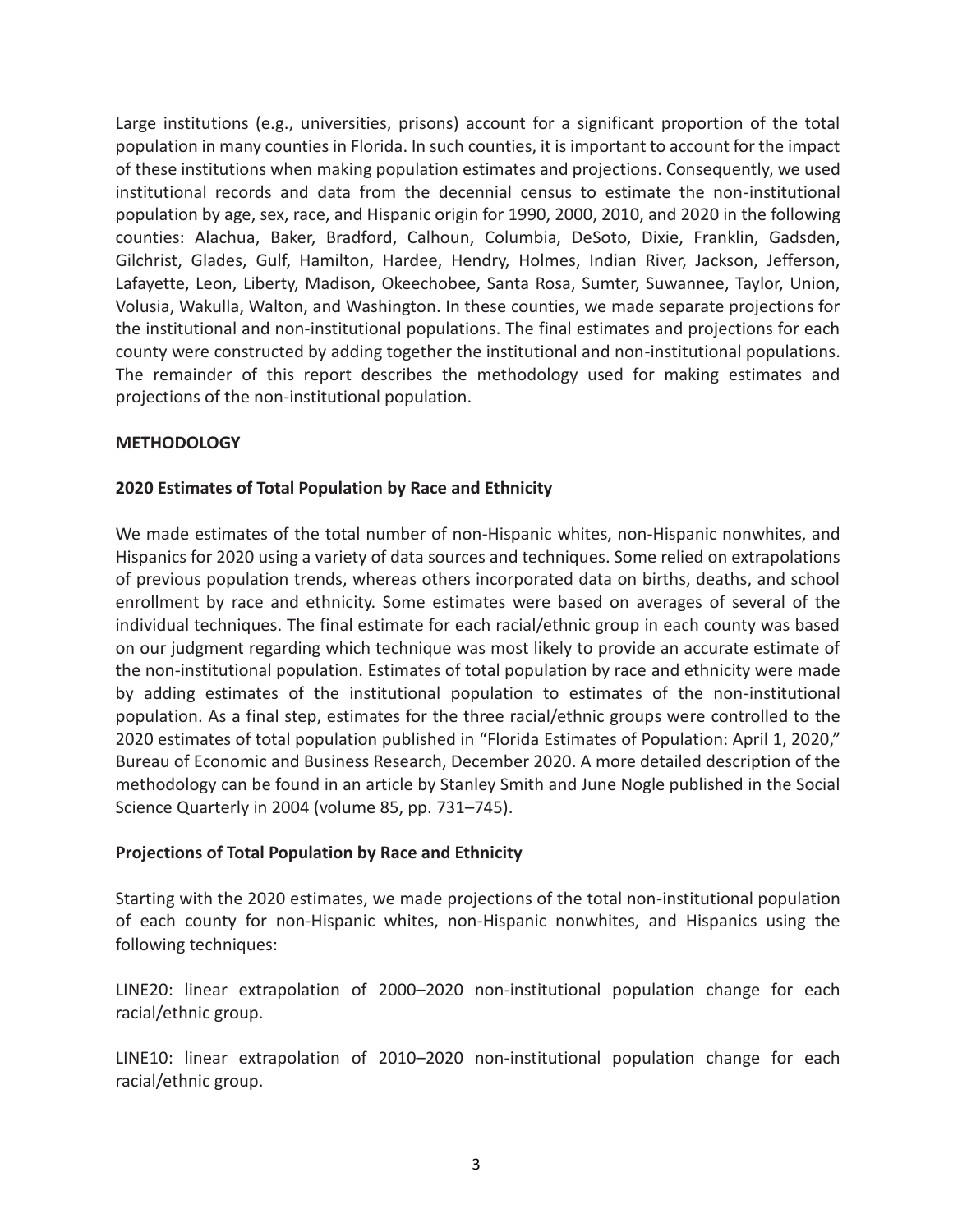SHARE20: each racial/ethnic group's share of county non-institutional population change 2000– 2020 is applied to projected county non-institutional population change.

SHARE10: each racial/ethnic group's share of county non-institutional population change 2010– 2020 is applied to projected county non-institutional population change.

EXPO AVE: average of three exponential extrapolations of 1990–2020, 2000–2020, and 2010– 2020 non-institutional population change for each racial/ethnic group.

SHIFT AVE: average of the three changes in each racial/ethnic group's share of county noninstitutional population 1990–2020, 2000–2020, and 2010–2010, which are linearly extrapolated and applied to county projections of total non-institutional population.

CONST%: each racial/ethnic group's share of the non-institutional population in 2020 is assumed to remain constant over time.

AVE7: an average of projections from the seven techniques described above.

AVE5: an average of these projections, excluding the highest and lowest.

AVE3: an average of these projections, excluding the two highest and the two lowest.

CTRL AVE7: AVE7 controlled to medium county projection of total non-institutional population.

CTRL AVE5: AVE5 controlled to medium county projection of total non-institutional population.

CTRL AVE3: AVE3 controlled to medium county projection of total non-institutional population.

The final projection of the total population for each racial/ethnic group in each county was based on our judgment regarding which technique was most likely to provide an accurate forecast of the future non-institutional population. In 62 counties, the final projection was based on CTRL AVE3. In the remaining five counties, we selected projections made from an individual technique or calculated a custom average (e.g., an average of two individual techniques, or an average of one individual technique and one of the above described averages). These include Gadsden, Glades, Jackson, Monroe, and Putnam counties.

In counties with institutional adjustments, projections of the institutional population were based on institutional records and our judgment regarding future institutional growth. Projections of the racial/ethnic breakdown of the institutional population were made by applying the racial/ethnic distribution from the 2010 census to the projections of the total institutional population, which were adjusted to reflect changes in the racial/ethnic distribution of the noninstitutional population over the projection horizon.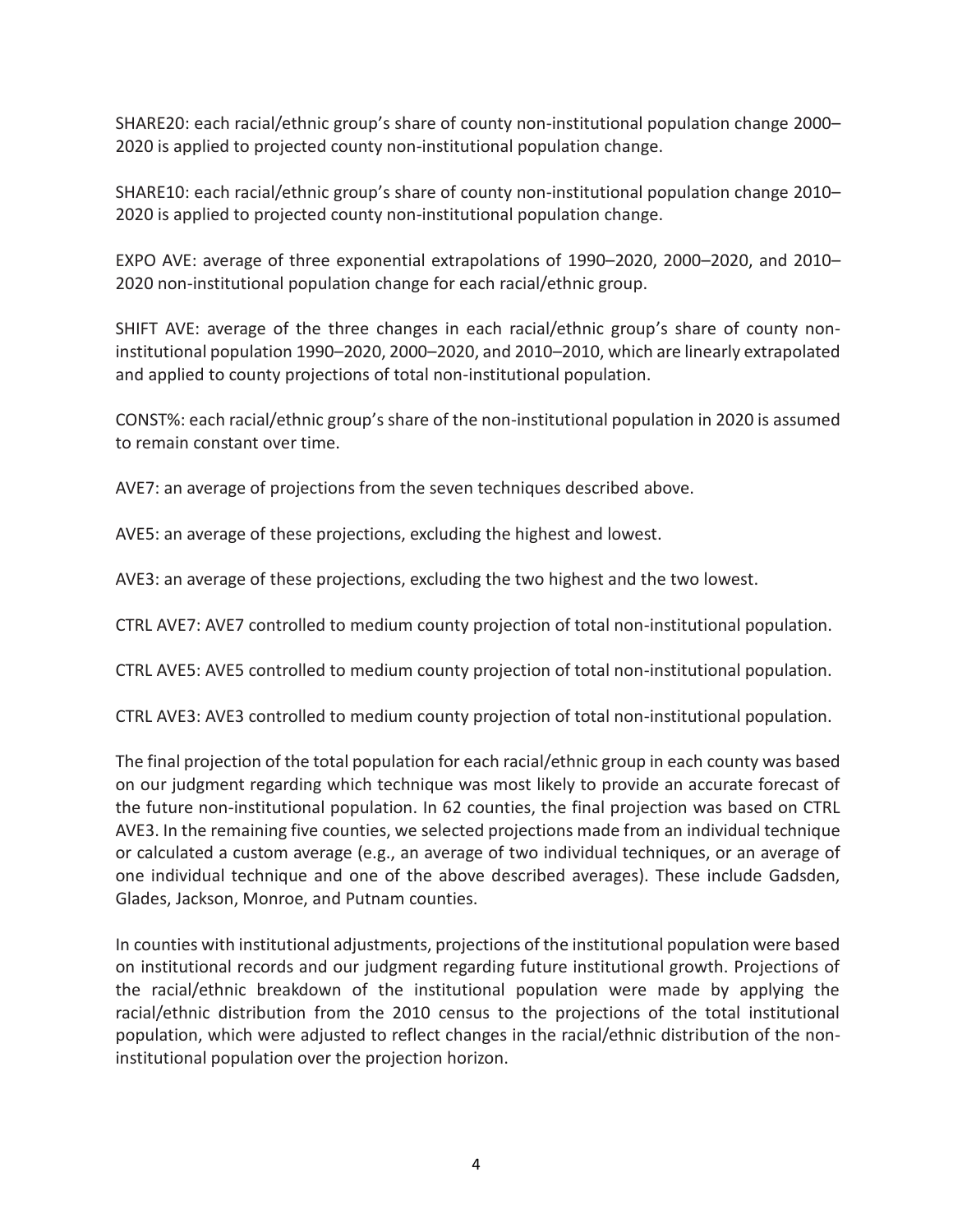Finally, projections of total population by race/ethnicity were made by adding projections of the institutional population to projections of the non-institutional population. In all counties, projections for the three racial/ethnic groups were controlled to the medium projections published in "Projections of Florida Population by County, 2025–2045, with Estimates for 2020," Florida Population Studies, Bulletin No. 189, Bureau of Economic and Business Research, April 2021.

## **Estimates and Projections by Age, Sex, and Race/Ethnicity**

Estimates and projections by age and sex for each of the three racial/ethnic groups were made using a cohort-survival rate methodology. Age was calculated in five-year groups from 0–4 to 85+. Estimates and projections were made in five-year intervals, starting with the 2015 estimates published in June 2016; the 2020 estimates served as the base for the following projections.

Using modified census and institutional population data for 2000 and 2010, and intercensal population estimates and institutional population data for 2005, we subtracted the institutional population from the total population for each age, sex, racial, and ethnic group to derive estimates of the non-institutional population in each demographic subgroup. We calculated cohort-survival rates by sex for the non-institutional population by dividing the 2010 modified census count for each age, racial, and ethnic group by the 2005 intercensal population estimate for the corresponding group 5 years younger. We also calculated cohort-survival rates by sex for the non-institutional population by dividing the 2005 intercensal population estimate for each age, racial, and ethnic group by the 2000 modified census count for the corresponding group 5 years younger. From these we calculated an average of 2000–2005 and 2005–2010 cohortsurvival rates. We chose an average of those two periods because population growth in the first half of the decade was quite different from population growth in the second half. Averaging has generally been found to increase the accuracy of population estimates and projections.

Using cohort-survival rates averaged over 2000–2005 and 2005–2010, we made several additional adjustments. First, we applied weighting factors to account for higher survival rates among the older age groups. For many counties, we further adjusted the resulting cohort-survival rates to account for apparent data errors and to smooth out differences among age groups, or between males and females. These adjustments were most frequent in counties with small populations, especially for the non-Hispanic nonwhite and the Hispanic populations.

We applied the adjusted cohort-survival rates to the 2015 non-institutional population by age, sex, race, and ethnicity to produce estimates for 2020 for the population age 5 and older. For the population less than age 5, we used child-woman ratios based on 2010 NCHS data (i.e., population aged 0–4 divided by females aged 15–44). We applied those ratios to the estimated female population in 2020 to provide estimates of children aged 0–4. The population age 0–4 was divided between males and females using proportions of 0.51 and 0.49, respectively. In some instances, we adjusted the child-woman ratios to account for expected changes in fertility rates. For each of the three racial and ethnic groups, we controlled the non-institutional age and sex estimates to the independent estimates of the total non-institutional population for 2020.